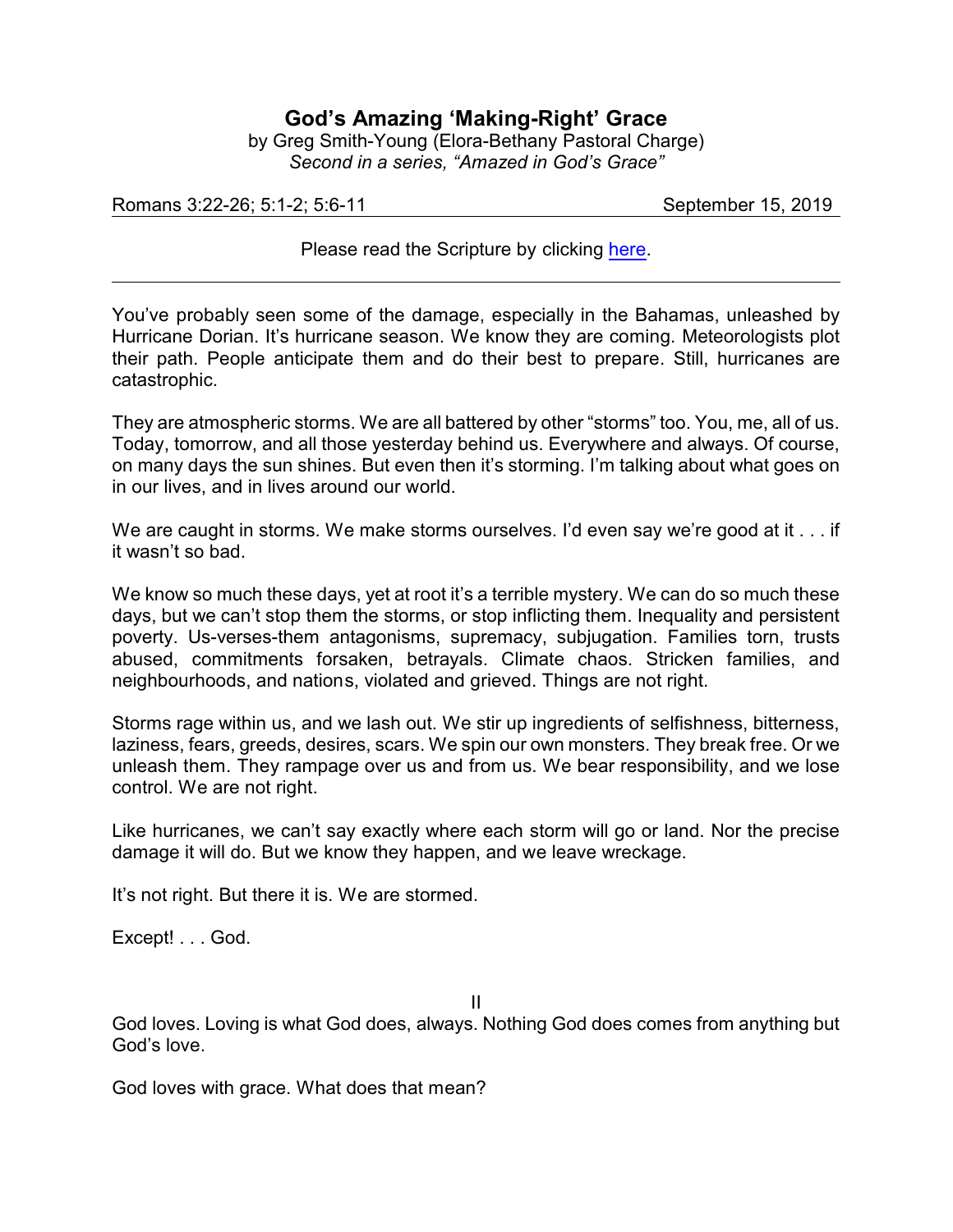"Grace" means God acts with love, and it's unexpected. God surprises us!

"Grace" means God acts with love, and it's undeserved. God loves the unlovely!

"Grace" means God acts with love without condition. No matter what we do or fail to do, God cannot love us more. Nor will God love us less.

"Grace" means God acts with love first. Last week I talked about God's going-out-to-get-usin grace. Theologians call this "prevenient" grace. "Prevenient" means "coming before." It's God's love for us before we know God loves us, before we know anything about God, before we know of God, even when we've rejected God. It's God's love that runs out to get us runaways, searches far to find us, scours dark corners to retrieve us.

God's grace is Jesus, in the story we heard last week, knowing this guy Zacchaeus is up a tree hiding, and getting him down. That's God's going-out-to-get-us-in grace.

Unexpected, undeserved, unconditional, always first: God's love is grace.

III When God gets us, though, what does God do with us?

God loves us. God loves us with grace. This does different things in us. I want to focus on one today.

God makes us right. Jesus gets Zacchaeus down so Jesus can bring salvation to his life, making him right.

Theologians call this "justifying" grace.

Justification. We use that word when you're writing on a computer. You can have each line ending on the right side at a different spot, depending on the number and size of the words. Or, you can have the computer subtly adjust the spacing between letters and words so each line aligns to the right margin. Then it's justified. It's lined-up right.

God lines us up right.

We need God to. Try as we might, we can't make ourselves right. Human experience shows us coming up with all sorts of ideas and ideologies to make people right, to make the world right. We end up making things worse.

God justifies us. God makes us right.

It's God's character, to make things right. God loves us and our world, and so God grieves all that is wrong. It's God's power, to make things right. God alone can this. With love,